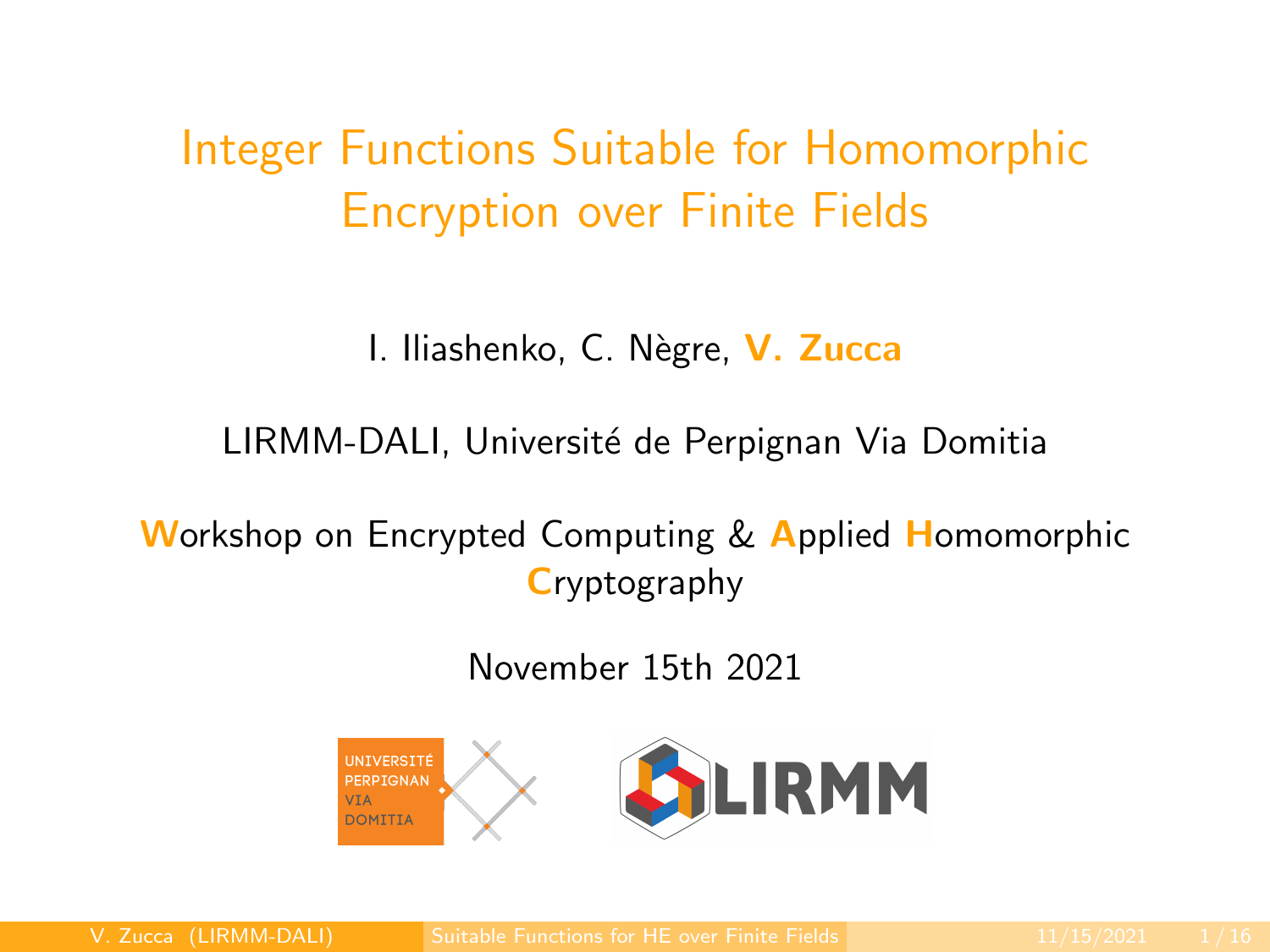# What is Homomorphic Encryption (HE)?

HE allows to compute over encrypted data without the decryption key

#### Applications:

- **•** Private search queries;
- Secure multi-party computations;
- Delegation of computations over sensitive data.

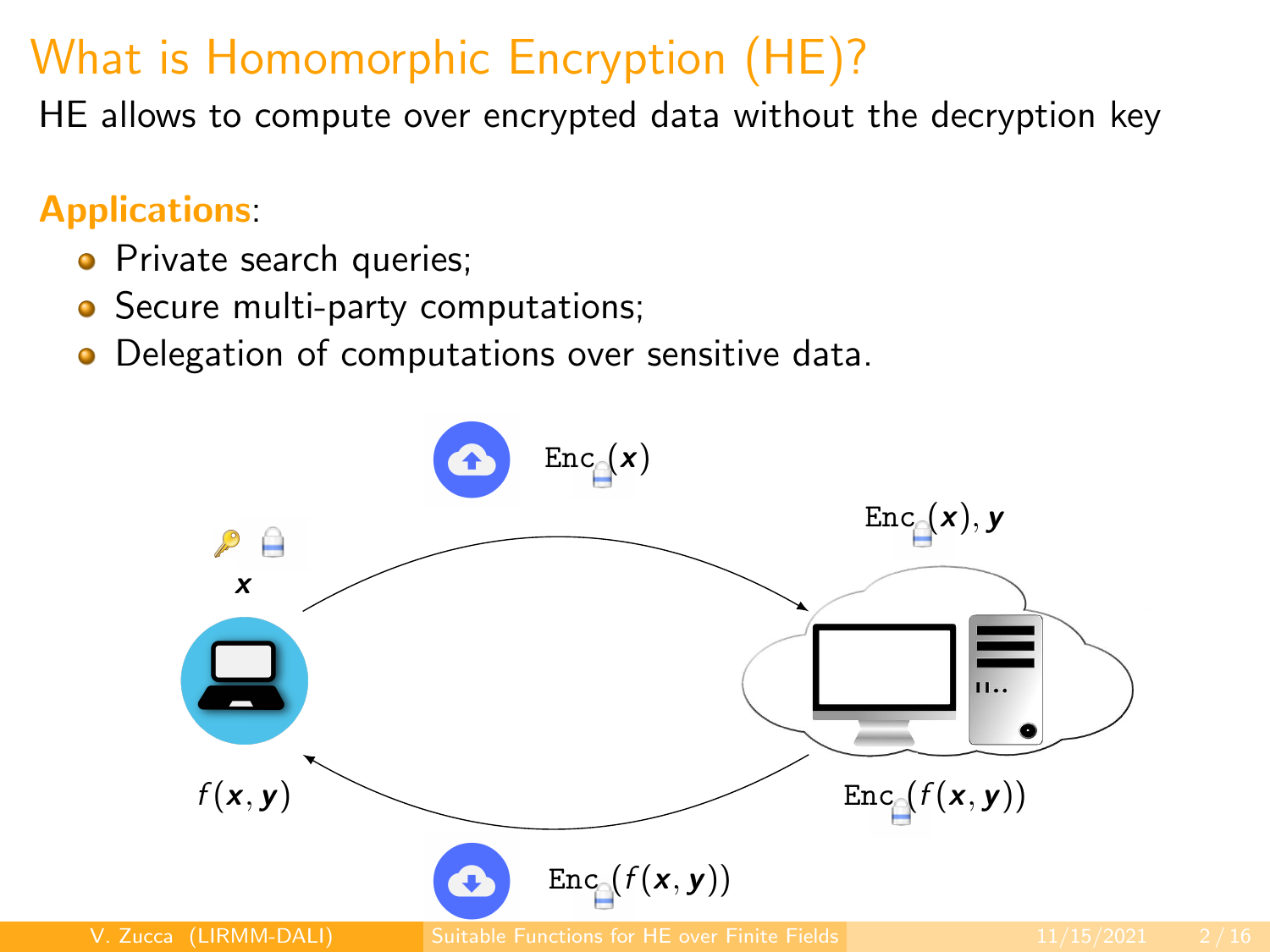# SHE model of computation

- SHE schemes can compute arithmetic circuits ( $+$  and  $\times$ ) of bounded multiplicative depth over encrypted messages.
- **•** For security reasons HE ciphertexts contain noise components
	- $\triangleright$  noise grows after each homomorphic operation
	- $\triangleright$  noise must remain small enough to guarantee decryption's correctness
- Complexity of homomorphic operations should be assessed regarding
	- $\blacktriangleright$  their running time
	- $\blacktriangleright$  the amount of noise introduced
- The complexity to evaluate an arithmetic circuit homomorphically is analyzed with relation to
	- $\triangleright$  the number of (non-scalar) homomorphic multiplications
	- $\blacktriangleright$  its multiplicative depth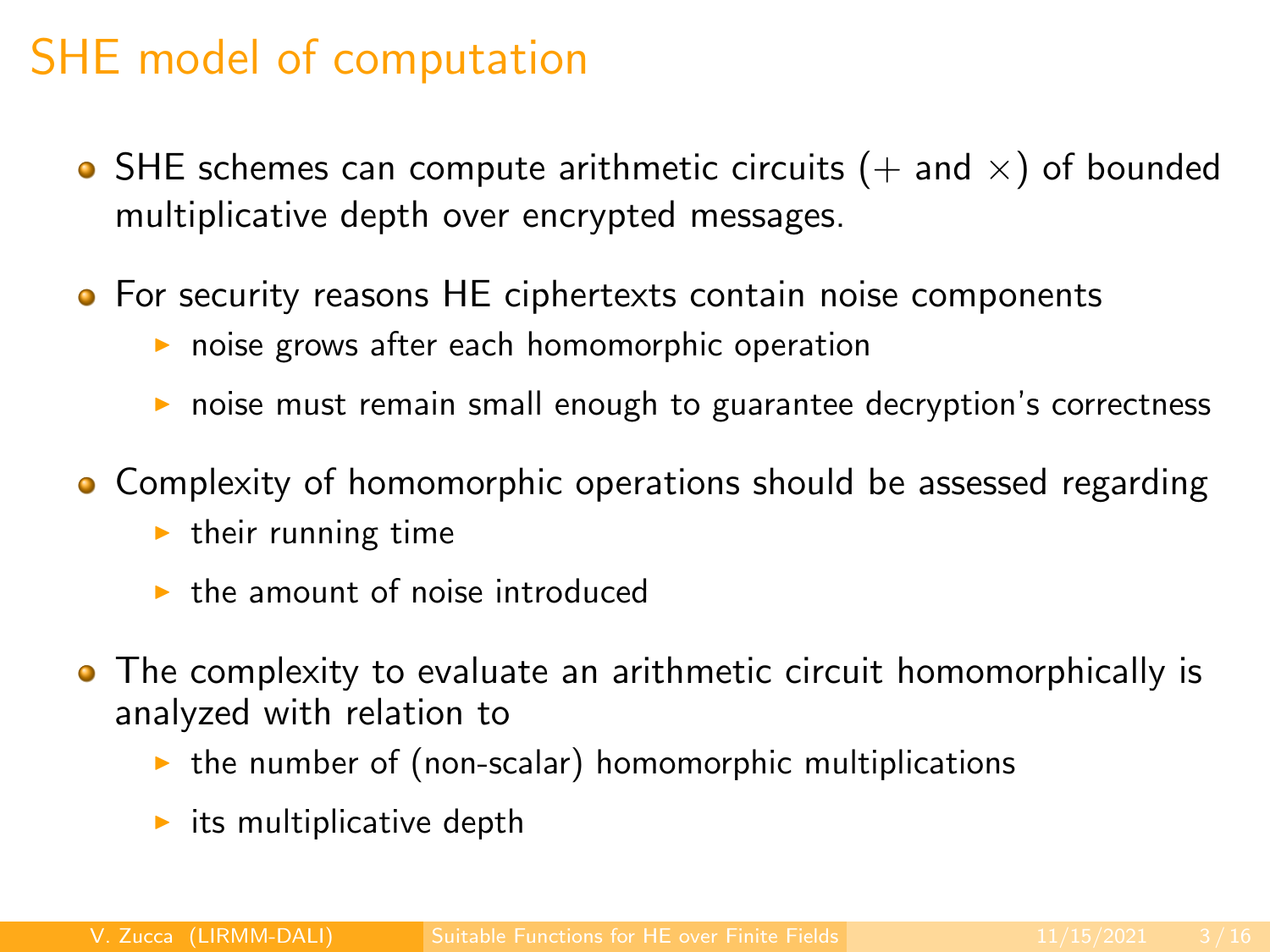# Purpose of this work

- Our work focuses on the case where the plaintext space is a prime field  $\mathbb{F}_p$  for an odd prime p (e.g. BGV, BFV).
- Study some functions having a particular structure when interpolated over  $\mathbb{F}_p$  allowing to speed-up their homomorphic evaluation.
	- $\triangleright$  multiplicative depth will remain unchanged
	- $\triangleright$  we only reduce the number of homomorphic multiplications
- In [IZ21] we noticed that the comparison function has a particular structure over  $\mathbb{F}_p$  permitting to speed-up its homomorphic evaluation
	- $\triangleright$  natural question: is this true for others functions?
	- $\triangleright$  proof of some results of [IZ21] which were ommitted
- Similarly to [IZ21] we expect a speed-up proportional to the number of homomorphic multiplications saved.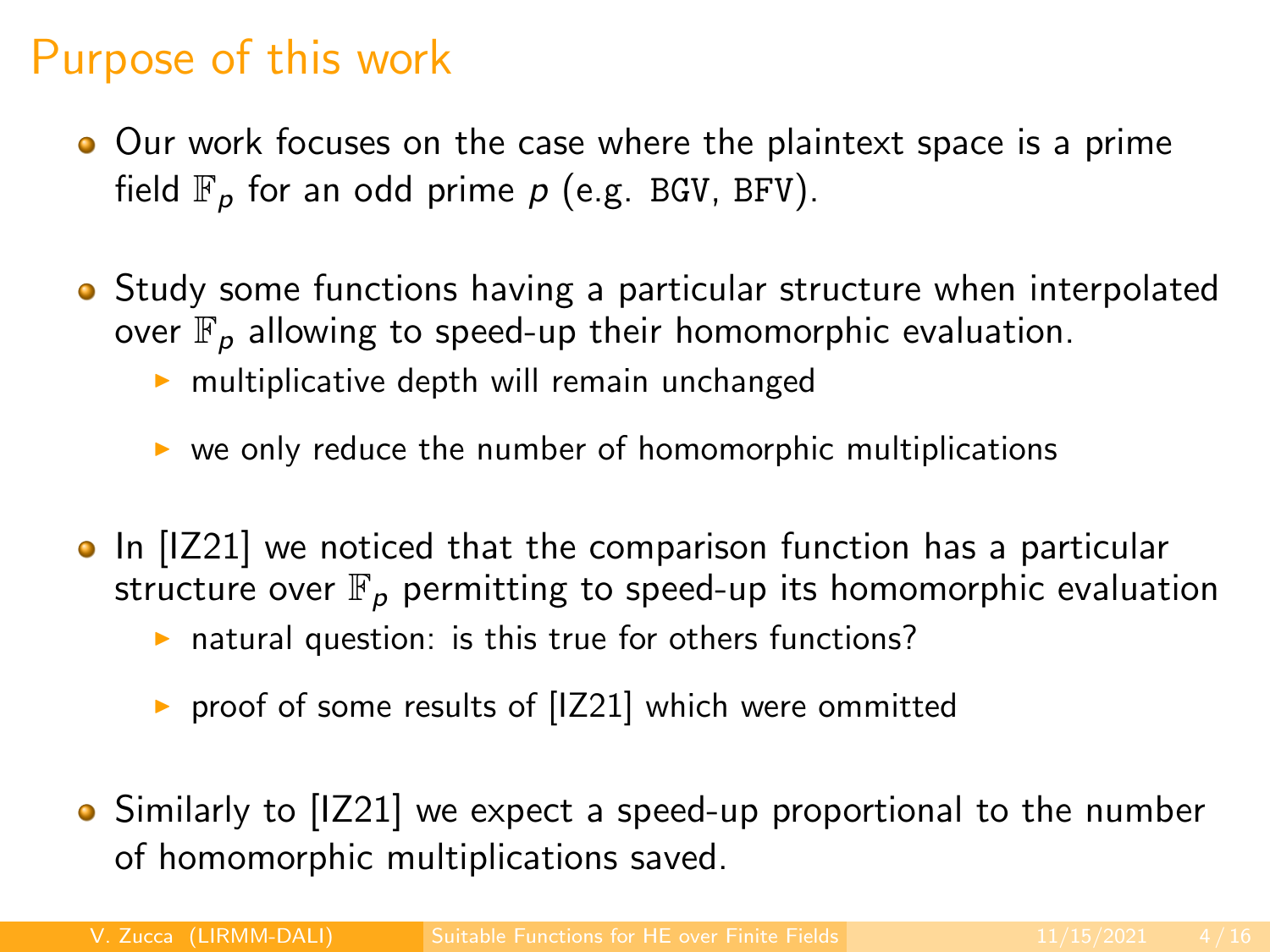### Interpolation over finite fields

The equality function can be evaluated over  $\mathbb{F}_\rho^2$  as

$$
EQ(x, y) = 1 - (x - y)^{p-1} = \begin{cases} 1 & \text{if } x = y \\ 0 & \text{otherwise} \end{cases}
$$

#### Lemma (Lagrange Interpolation)

Every function  $f: \mathbb{F}_p^n \to \mathbb{F}_p$  can be interpolated by a unique polynomial  $P_f(X_1, \ldots, X_n)$  of degree at most  $p-1$  in each variable

$$
P_f(X_1,... X_n) = \sum_{\mathbf{a} \in \mathbb{F}_p^n} f(\mathbf{a}) \prod_{i=1}^n (1 - (X_i - a_i)^{p-1})
$$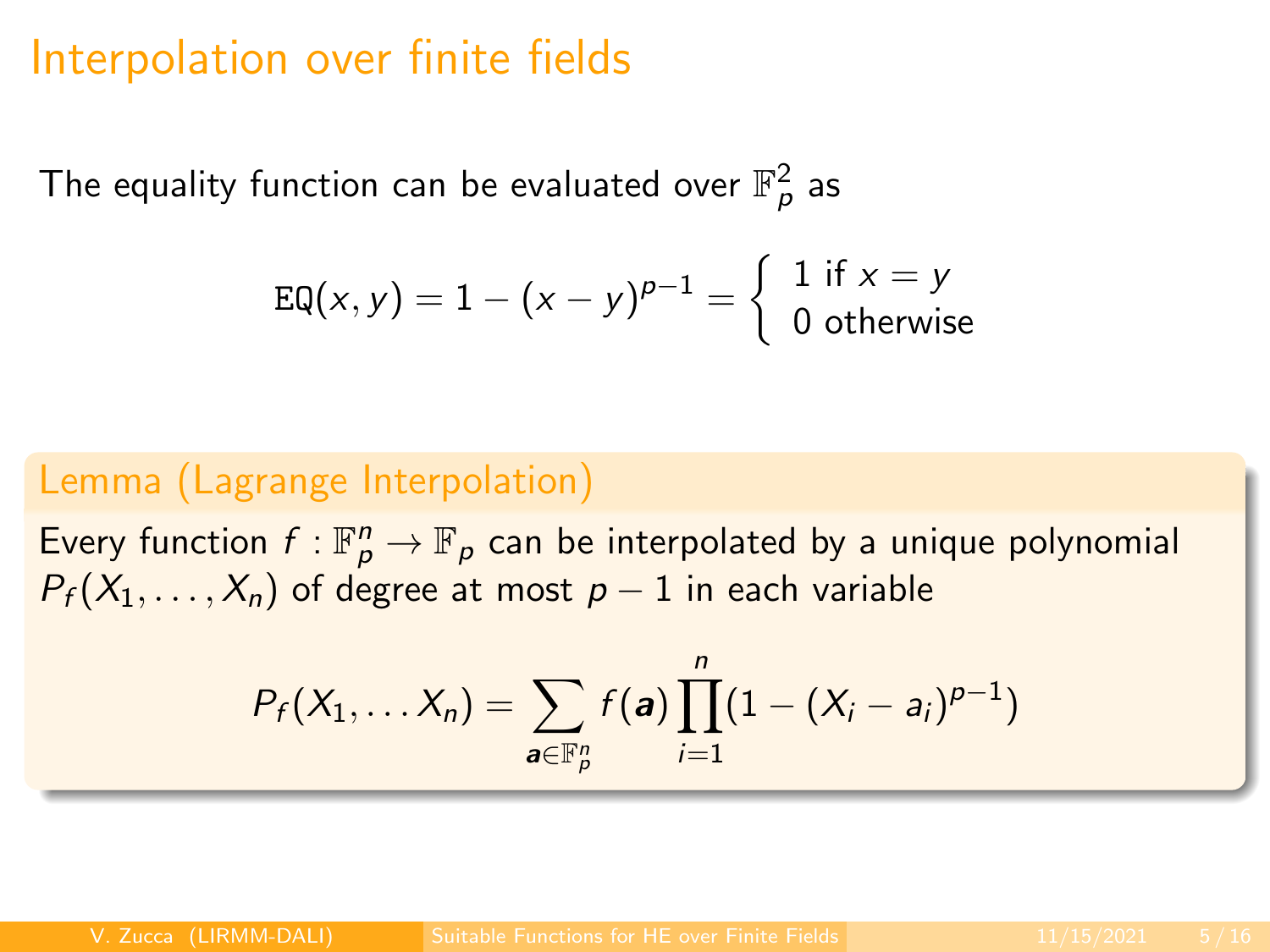### The case of unary functions

• A function  $f : \mathbb{F}_p \to \mathbb{F}_p$  can be interpolated with Lagrange as

$$
P_f(X) = f(0) - \sum_{i=1}^{p-1} X^i \left( \sum_{a=0}^{p-1} f(a) a^{p-1-i} \right)
$$

**Complexity:**  $\mathcal{O}(\text{supp}(P_f) \log(p-1))$  multiplications

**•** Paterson-Stockmeyer algorithm gives an generic bound on the number of non-scalar multiplications to evaluate a polynomial.

Complexity: √  $\overline{2p-2}+{\cal O}\left(\log p\right)$  multiplications

**Goal** : find functions whose interpolation polynomial can be evaluated more efficiently.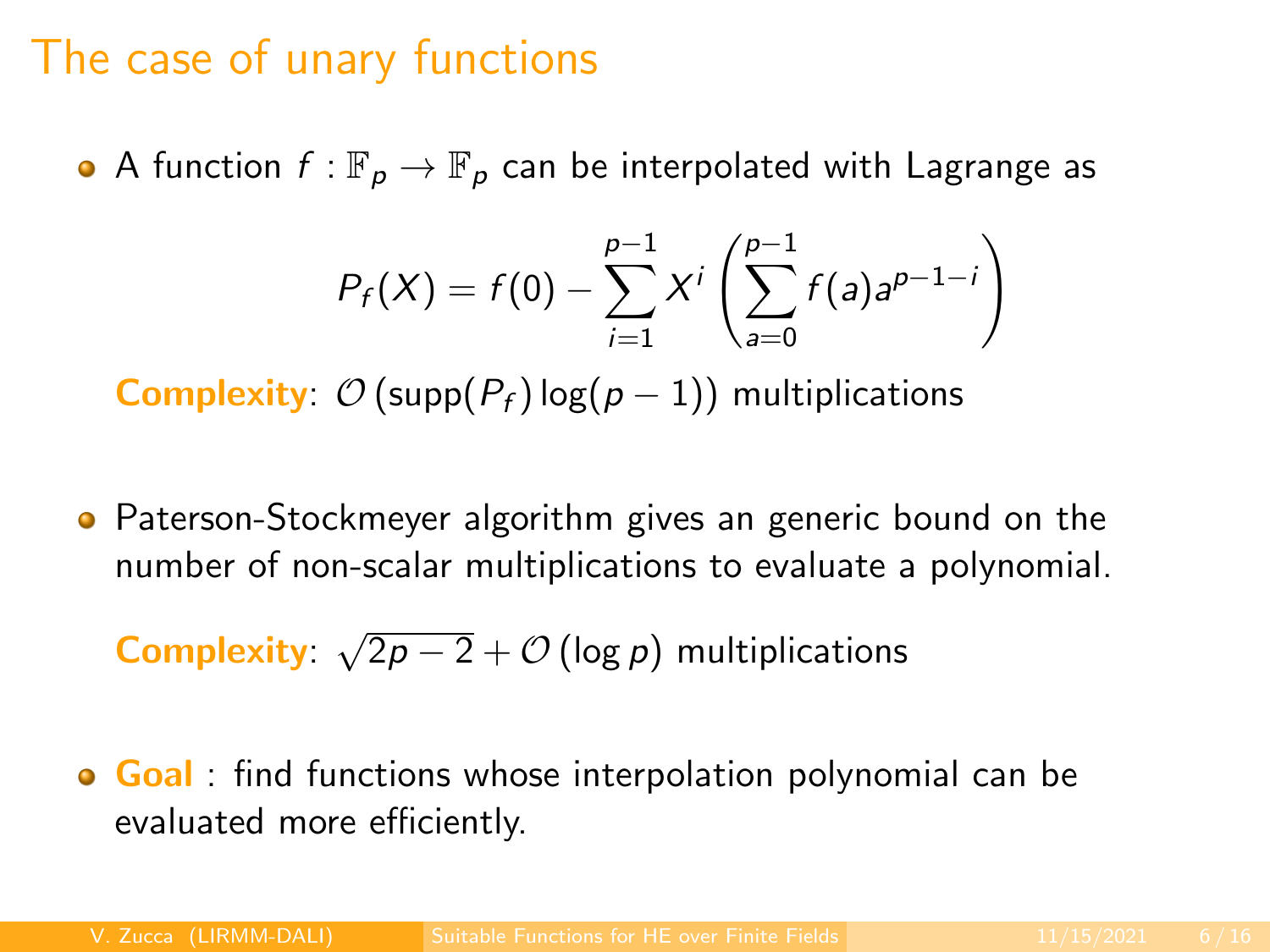### The case of unary functions

$$
P_f(X) = f(0) - \sum_{i=1}^{p-1} X^i \sum_{a=0}^{p-1} f(a) a^{p-1-i}
$$

• 
$$
\sum_{a=0}^{p-1} a^{p-1-i} = 0 \mod p \text{ if } i \neq 0. \text{ } f \text{ constant } \implies P_f(X) = f(0)
$$

• What if f is constant on some subsets of  $\mathbb{F}_p$ ?

**Example** 
$$
f(x) = |x|_2 = \begin{cases} 1 \text{ if } x \text{ is odd} \\ 0 \text{ if } x \text{ is even} \end{cases}
$$
 then  $P_{f,i} = \sum_{a \text{ odd}} a^{p-1-i}$ .  
\n $i \text{ even } \implies P_{f,i} = \sum_{a \text{ odd}} ((p-a)^2)^{(p-1-i)/2} = \sum_{a \text{ even}} a^{p-1-i}$   
\n $\sum_{a} p^{-1-i} = 2 \sum_{a} a^{p-1-i} = 0 \Leftrightarrow P_{f,i} = 0$ 

a odd

 $a=0$ 

V. Zucca (LIRMM-DALI) [Suitable Functions for HE over Finite Fields](#page-0-0) 11/15/2021 7 / 16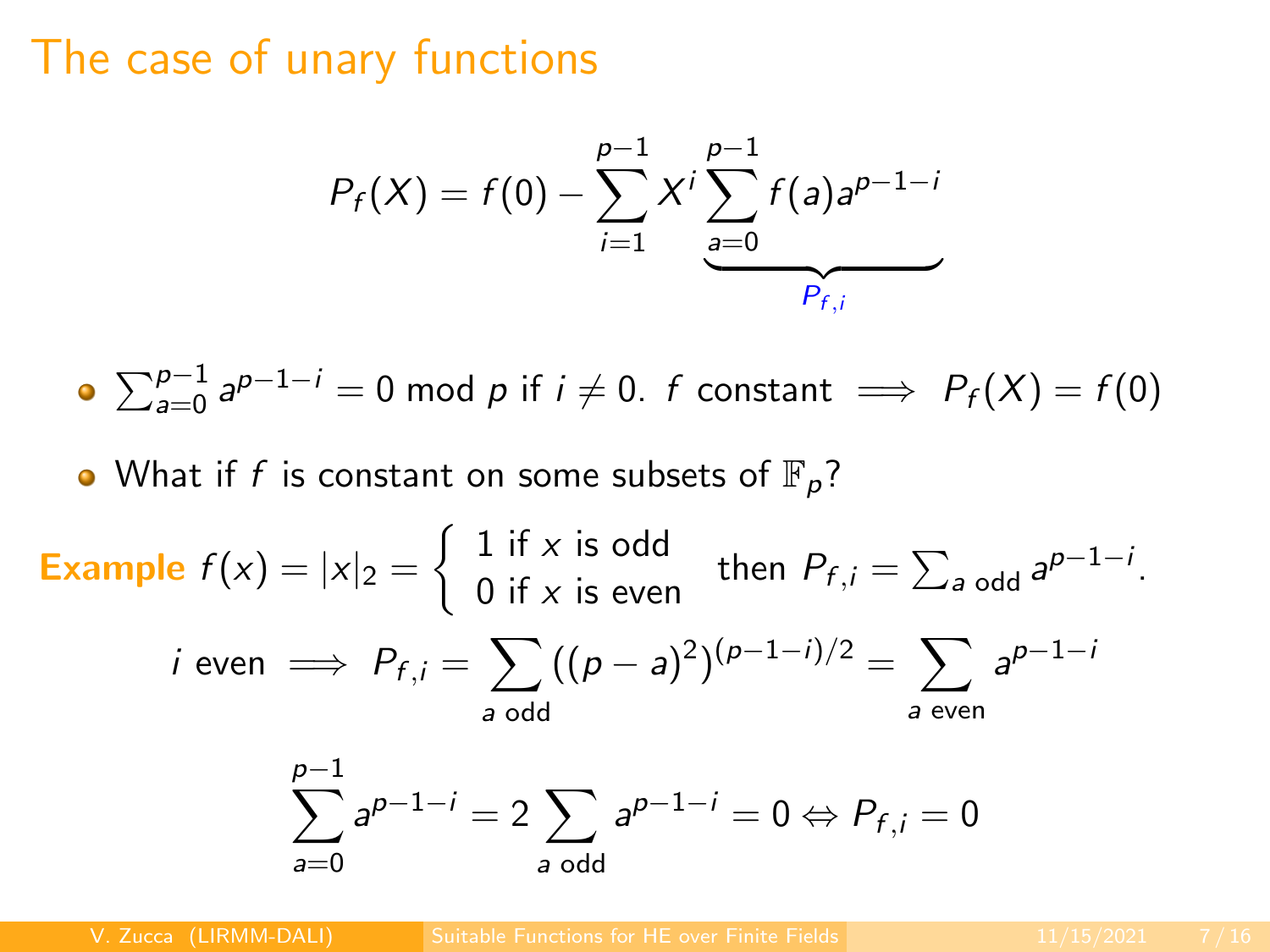# The case of unary functions

$$
i\in [1,p-1)\cap 2\mathbb{Z}\Leftrightarrow P_{f,i}=0
$$

 $P_f(X)$  has only odd degree coefficients plus the constant and leading terms

$$
P_f(X) = f(0) - P_{f, p-1}X^{p-1} + Xg(X^2)
$$

This observation on  $|\cdot|_2$  can be generalized with the following lemma

#### Lemma

Let  $\mathbb{F}_p$  be a prime field,  $f : \mathbb{F}_p \to \mathbb{F}_p$  and  $\gamma$  a primitive k-th root of unity  $(k > 0)$ . Let  $S_0, S_1, \ldots, S_{k-1}$  be disjoint subsets of  $\mathbb{F}_p$  such that  $\mathcal{S}_j = \gamma^j \mathcal{S}_0$  for  $0 \leq j < k$  $\mathbb{F}_p^\times = \mathcal{S}_0 \cup \cdots \cup \mathcal{S}_{k-1}$ • f is constant on each subset  $S_i$  with  $0 \le i \le k$ Then for any  $i \in [1, p-2]$  such that  $k \mid i \ P_{f,i} = 0$  mod p.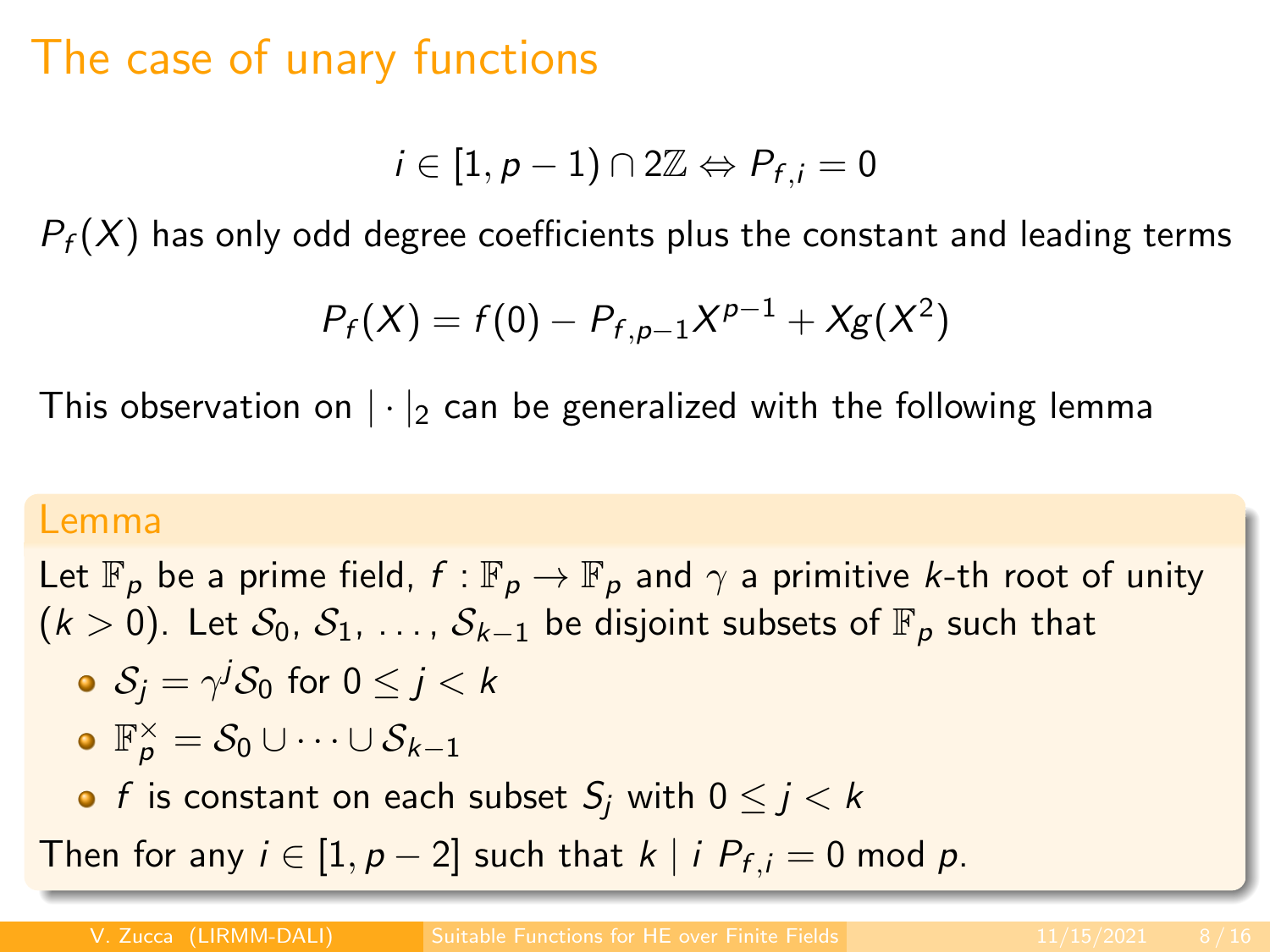# The modulo function  $f_m(x) = |x|_m$

Consider the modulo m function over  $\mathbb{F}_p$   $f(x) = |x|_m$ 

#### **Proposition**

Let  $m > 1$  be an integer and p an odd prime such that  $p \equiv m - 1 \mod m$ 

$$
P_{f_m}(X) = \frac{(p+1)(m-1)}{2}X^{p-1} + X \cdot g(X^2)
$$

where g is a degree  $(p-3)/2$  polynomial.

# **Complexity**  $\sqrt{p-3} + \mathcal{O}(\log p)$  homomorphic multiplications.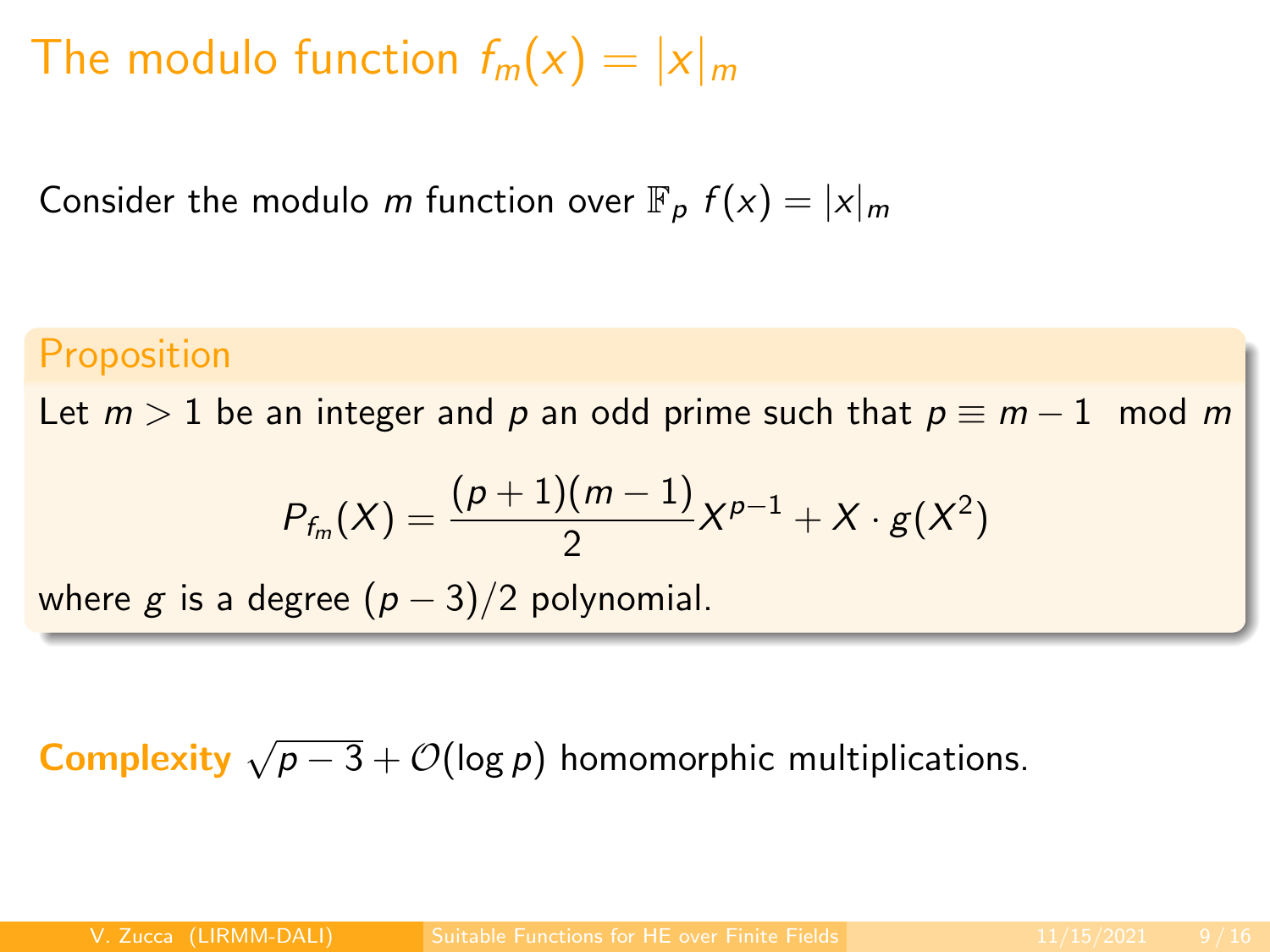### The " $\mathsf{Is}$  power of  $\mathsf{b}$ " function

Let  $b > 1$  be an integer and  $f_b : [0, p) \rightarrow \{0, 1\}$  such that

$$
f_b(x) = \begin{cases} 1 \text{ if } x = b^a \text{ for some } a \ge 0 \\ 0 \text{ otherwise} \end{cases}
$$

Let  $\ell = |\log_b p|$ , using Lagrange interpolation we get

$$
P_{f_b}(X) = \sum_{a=0}^{\ell} (1 - (X - b^a)^{p-1})
$$

**Complexity**  $\mathcal{O}(\ell \log p) = \mathcal{O}(\log^2 p)$  homomorphic multiplications

Can we do better?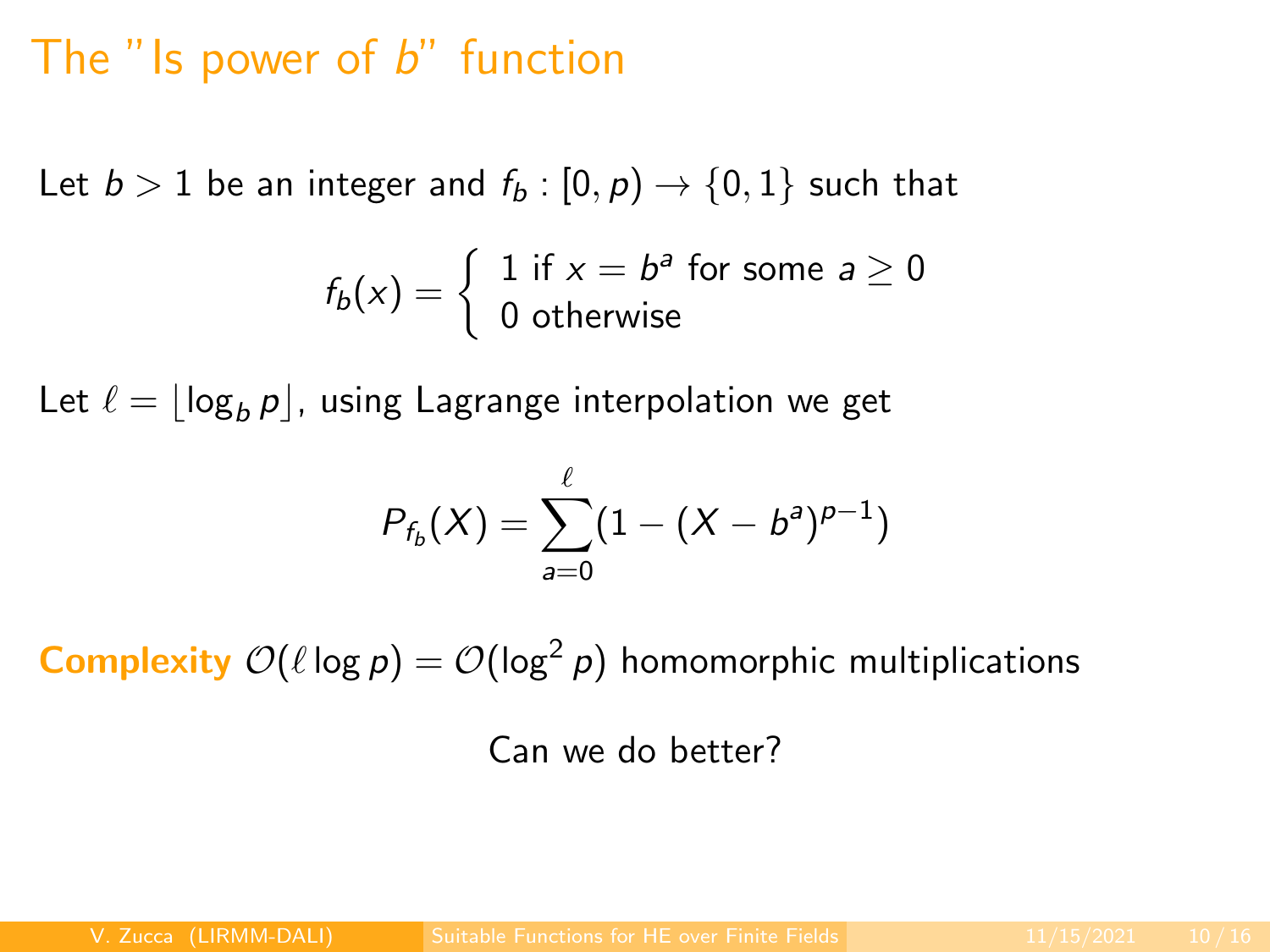### The "Is power of  $b$ " function

$$
P_{f_b}(X) = -\sum_{i=1}^{p-1} X^i \sum_{a=0}^{\ell} (b^a)^{p-1-i}
$$

Assuming  $b^{\ell+1} = 1$  mod p,  $P_{f_b,i} \neq 0 \Leftrightarrow i = 0 \mod \ell + 1$ .

#### Proposition

If  $p = (b^r - 1)/k$  for some integers  $k < b$  and  $r \ge 1$  then

$$
P_{f_b}(X) = (p - r) \sum_{i=1}^{(p-1)/r} (X^r)^i
$$

**Example** for  $b = 2$  and  $p = 31 = (2^5 - 1)/1$  we have:

$$
P_{f_2}(X) = 26(X^{30} + X^{25} + X^{20} + X^{15} + X^{10} + X^5)
$$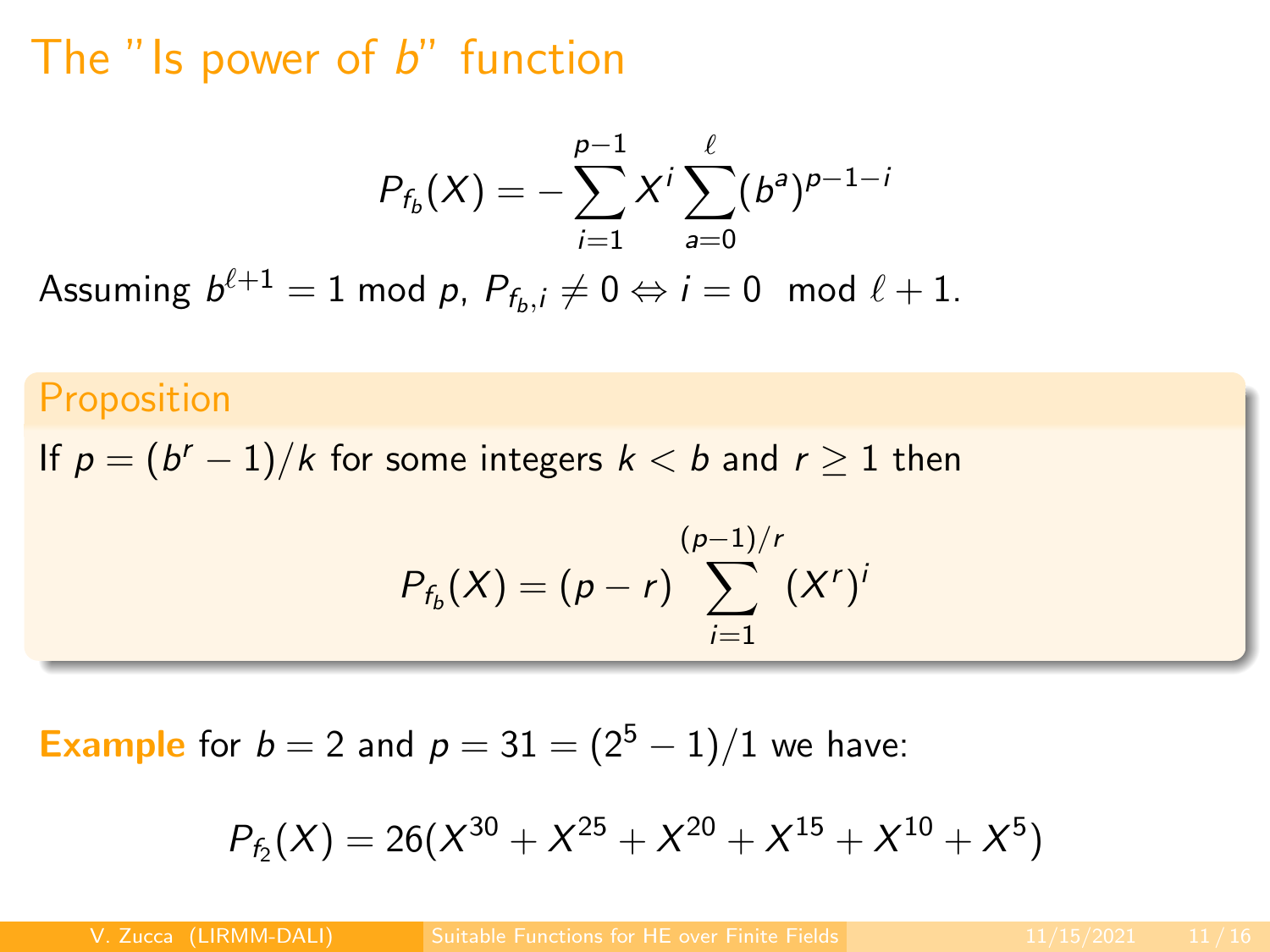# The "Is power of  $b$ " function **Complexity**

- 1. Start by computing  $Y = X^r$
- $2.$  Compute  $g_e(Y) = Y + Y^2 + \ldots + Y^e$  with  $e = (p-1)/r$ 
	- Precompute the elements  $Y^2, Y^4, \ldots, Y^{2^k}$  with  $k = \lfloor \log_2(e) \rfloor$
	- $\blacktriangleright$  Compute the following

★ 
$$
S_1 = (Y + Y^2)
$$
  
★  $S_2 = S_1(1 + Y^2) = Y + Y^2 + Y^3 + Y^4$ 

$$
\star \ldots
$$

$$
\star \;\; \mathcal{S}_k = \mathcal{S}_{k-1}(1 + Y^{2^{k-1}}) = \textstyle\sum_{i=1}^{2^k} Y^i = g_{2^k}(Y)
$$

▶ 
$$
g_e(Y) = S_{k-1} + Y^{2^k} \sum_{i=1}^{e-2^k} Y^i = S_{k-1} + Y^{2^k} g_{e-2^k}(Y)
$$
  
\n★  $g_e$  can be computed recursively in  $log_2(e)$  steps

**Overall** 

- $\lfloor \log_2 r \rfloor + \texttt{HW}(r) + k + k 1 + \texttt{HW}(e) 1 = \mathcal{O}(\log p)$  mults
- $\lceil \log_2 r \rceil + \lceil \log_2 e \rceil \approx \log_2 (p-1)$  depth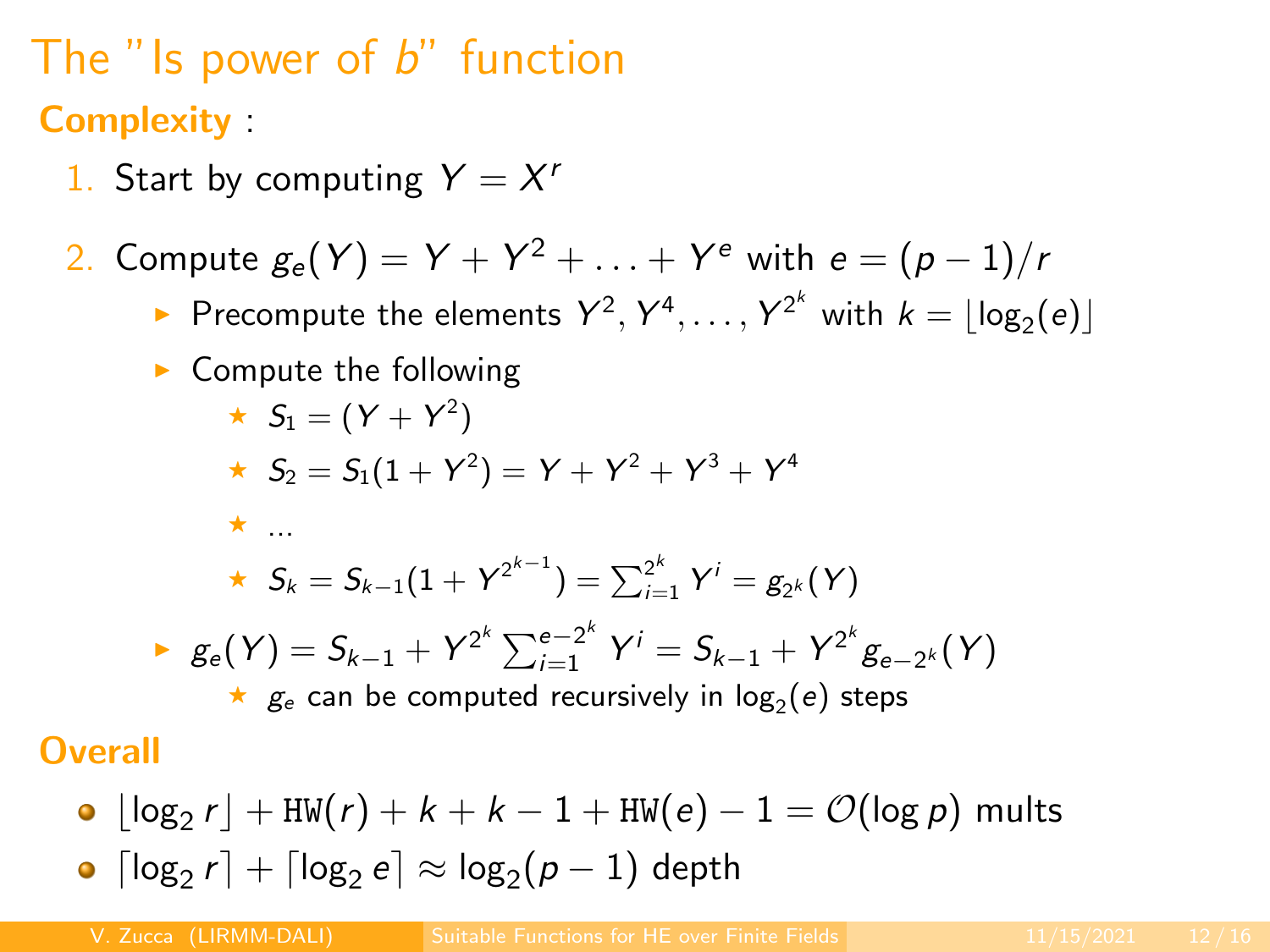# The less than function

Let  $\mathcal{S}\subset [0,\rho)\hookrightarrow \mathbb{F}_\rho$ , the less than function is defined over  $\mathcal{S}^2$  as

$$
LT_{\mathcal{S}}(x,y) = \begin{cases} 1 \text{ if } x < y \\ 0 \text{ otherwise} \end{cases}
$$

Taking  $S = [0, p)$ , using Lagrange interpolation we obtain

$$
P_{\mathtt{LT}_\mathcal{S}}(X,Y) = \sum_{a=0}^{p-2} (1-(X-a)^{p-1}) \sum_{b=a+1}^{p-1} (1-(Y-b)^{p-1})
$$

- It was shown in [IZ21] that  $P_{\text{\rm LT}_\mathcal{S}}$  has only total degree  $p$
- [IZ21] claimed  $P_{LT_{\mathcal{S}}}$  could be evaluated using 2p 6 homomorphic  $\bullet$ mutiplications for  $p > 5$
- Previous work required  $3p 5$  multiplications [TLW+20].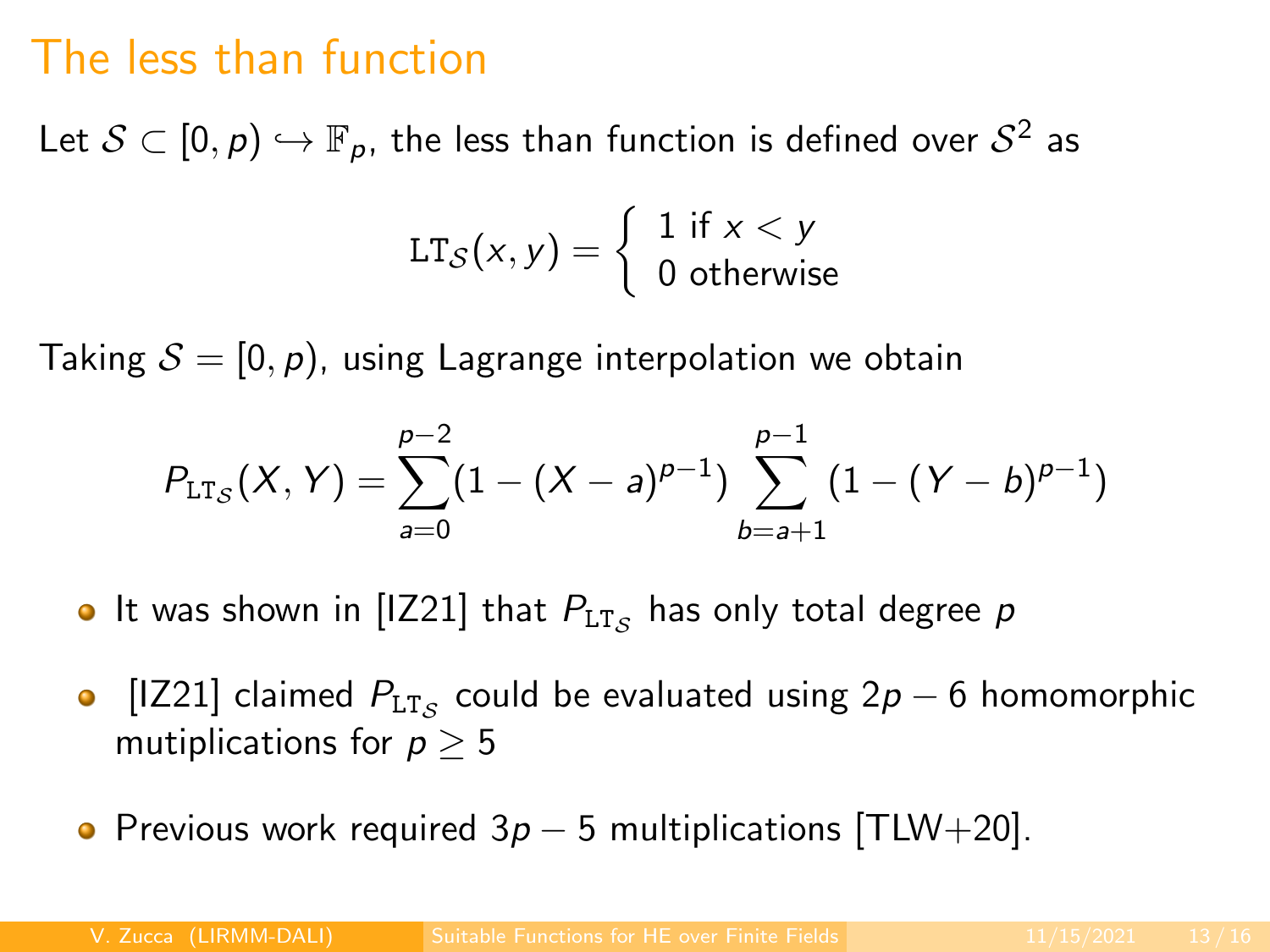### The less than function

$$
P_{\mathtt{LT}_\mathcal{S}}(X,Y) = \sum_{a=0}^{p-2} (1-(X-a)^{p-1}) \sum_{b=a+1}^{p-1} (1-(Y-b)^{p-1})
$$

• From the definition of  $P_{LT,s}$  we know that:

$$
\begin{aligned}\n&\vdash P_{\text{LT}_{\mathcal{S}}}(X,0) = 0 \implies Y \mid P_{\text{LT}_{\mathcal{S}}}(X,Y) \\
&\vdash P_{\text{LT}_{\mathcal{S}}}(p-1,Y) = 0 \implies (X+1) \mid P_{\text{LT}_{\mathcal{S}}}(X,Y)\n\end{aligned}
$$

It can be shown that  $P_{\texttt{LT}_\mathcal{S}}(X,X) = 0$  i.e.  $(X - Y) | P_{\texttt{LT}_\mathcal{S}}(X,Y)$ 

Theres exist a polynomial  $f \in \mathbb{F}_p(X, Y)$  of total degree  $p-3$  such that

$$
P_{\text{LT}_\mathcal{S}}(X,Y)=Y(X+1)(X-Y)f(X,Y)
$$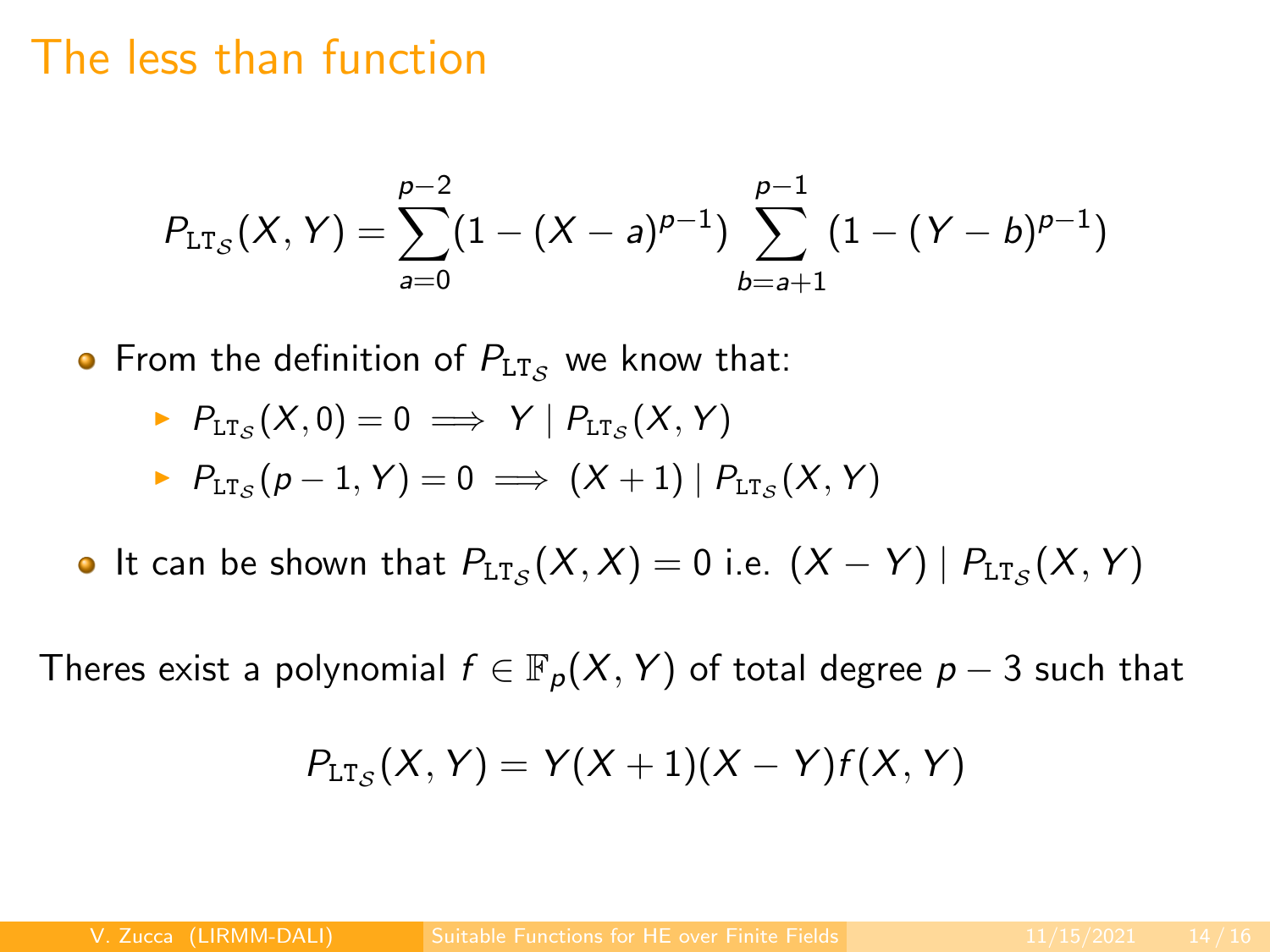# The less than function

What does f look like? Below is the table of values of f for  $p = 7$ .



• It can be shown that 
$$
f(X, 0) = f(X, X)
$$
  
\n $\implies Y(X - Y)$  divides  $g(X, Y) = f(X, Y) - f(X, 0)$ 

• This property can be applied recursively to  $g$  so that

$$
f(X, Y) = \sum_{n=0}^{(p-3)/2} f_n(X) Z^n
$$
 with  $Z = Y(X - Y)$